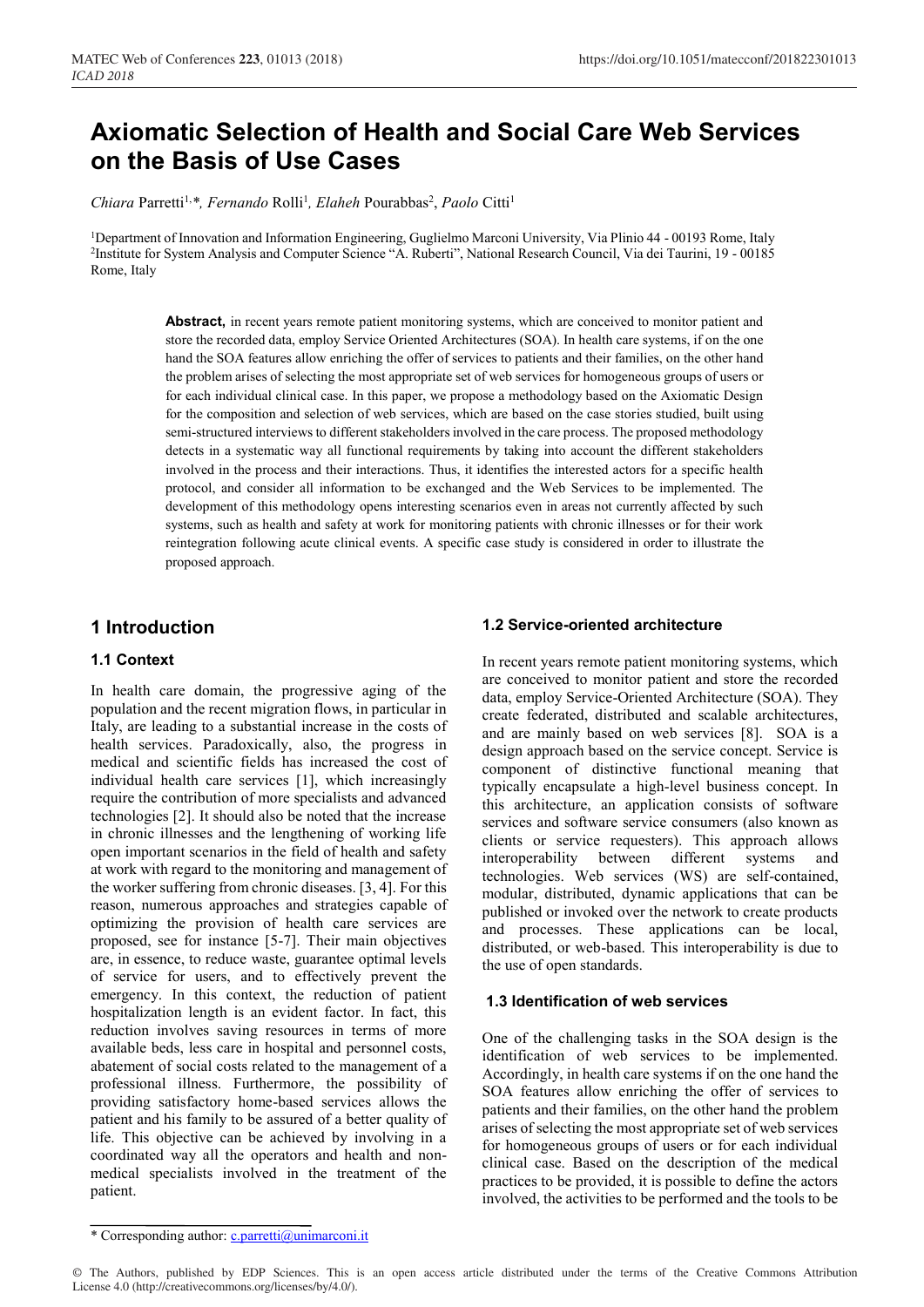used [9, 10]. Since the different actors involved can belong to different organizations, institutions and professional categories, the adoption of a SOA makes interoperability its strength, and enable patients and the different actors involved to access available web services. These requirements lead to the formalization of the conceptual design of the system, which allows the identification of web services candidates for implementation.

### **1.4 Design optimization**

In this context, Axiomatic Design (AD) [11] can be used as a powerful tool to optimize the selective process [12- 16]. An interesting application of AD in health care is the optimization of the patient flow in hospitals [17]. Essentially, this approach consists of decomposing the web services and their identified functional requirements to a more detailed level in order to highlight logical inconsistencies and suggest improvements to the initial design. In particular, the axioms of independence and information allow, at each level of decomposition, to identify the minimum set of web services to be implemented in compliance with the criteria of completeness, consistency and plausibility of the information to be processed. In this paper, we propose a methodology based on the AD for the composition and selection of web services, which are based on the case stories studied in the context of the Health@Home project [9]. In the mentioned paper, the case stories are built using semi-structured interviews to different stakeholders involved in the care process, and Web services are defined based on the business process modelling approach. Whereas, our methodology that is based on the AD paradigm detects in a systematic way all functional requirements by taking into account the different stakeholders involved in the care process and their interactions. The purpose of this work is two folds, i.e., firstly, to identify the interested actors for a specific health protocol, and secondly, to consider all those information to be exchanged and the web services to be implemented. Finally, a specific case study is considered in order to illustrate the proposed approach.

# **2 Methodology**

### **2.1 Premise**

In this paper we will refer to terms *case study*, *case stor*y and *use case*. A case study is a factual representation of what happened along with some analysis that provides insights and learning for the future. In the social and life sciences, a case study is a research method involving indepth and detailed examination of a subject of study (the *case*), as well as its related contextual conditions [18, 19]. Whereas, a case story depicts what happened through people, place, and plot and brings emotional context into the portrayal of what happened. Finally, a use case is a list of actions or event steps typically defining the interactions between a role (known in the Unified Modelling

Language-UML as an actor*)* and a system to achieve a goal [20].

### **2.2 Methodological approach**

An earlier work published by F. Pecoraro et alii [9] proposes to identify, through the use of case stories and Unified Modelling Language (UML) modelling, the web services to be implemented in relation to a specific clinical case. In this article, we propose an approach based on AD. The proposed methodology is based on the use of UML contextual modelling techniques and an axiomatic decomposition process of the functional requirements (FR) of the system. The main goal of methods of system analysis, which are based on use cases, is to capture from the real world the set of requirements needed for the system implementation. As a first step, it is necessary to generate the case stories, i.e. semi-structured interviews with the actors involved in the use of the system. The goal of the case stories is describing the functions of the system from the point of view of a particular user-actor involved. Subsequently they are grouped, analyzed and translated as use cases in Unified Modeling Language (UML) [7]. This level of formalization allows us to identify the interactions between the parts and to define an accurate diagram of the sequences. Already at this stage, we could identify the web service candidates for implementation, but the result would be strongly linked to the experience of software designers [9, 21]. Instead, we want to introduce a process to optimize the whole selection process based on quantitative evaluations [21, 22]. In this sense, AD approach provides us with a powerful evaluation tool, based on a solid theoretical basis, made up of axioms and corollaries, easily applicable also in this context [23, 24]. In fact, by reporting the relationships between the different components of the system in terms of project matrices, it is possible to keep track of the decomposition operations and assign a measurement to different decompositions, but always referable to the same level of detail. The integration of the two methodological approaches derives from the correspondence between the concept of FR of the AD approach and that of use case [22]. Therefore, initiating an axiomatic decomposition process, starting from the level of maximum abstraction, it is possible to obtain a logical process to the construction of the interaction diagram and the activities [22]. The decomposition can be pushed to the logical design of the system [22-27]. In fact, all levels of decomposition have a double representation, in terms of diagrams and in terms of matrices [26, 27]. While diagrammatic forms provide the tools to design and implement the system, representations of the matrix guide the identification of the most solid engineering solutions. Figure 1 schematically illustrates the whole process of design solution selection [28].

### **2.3 Modalities of application of axiomatic selection**

The application of the axiomatic decomposition expected a mapping process between four conceptual domains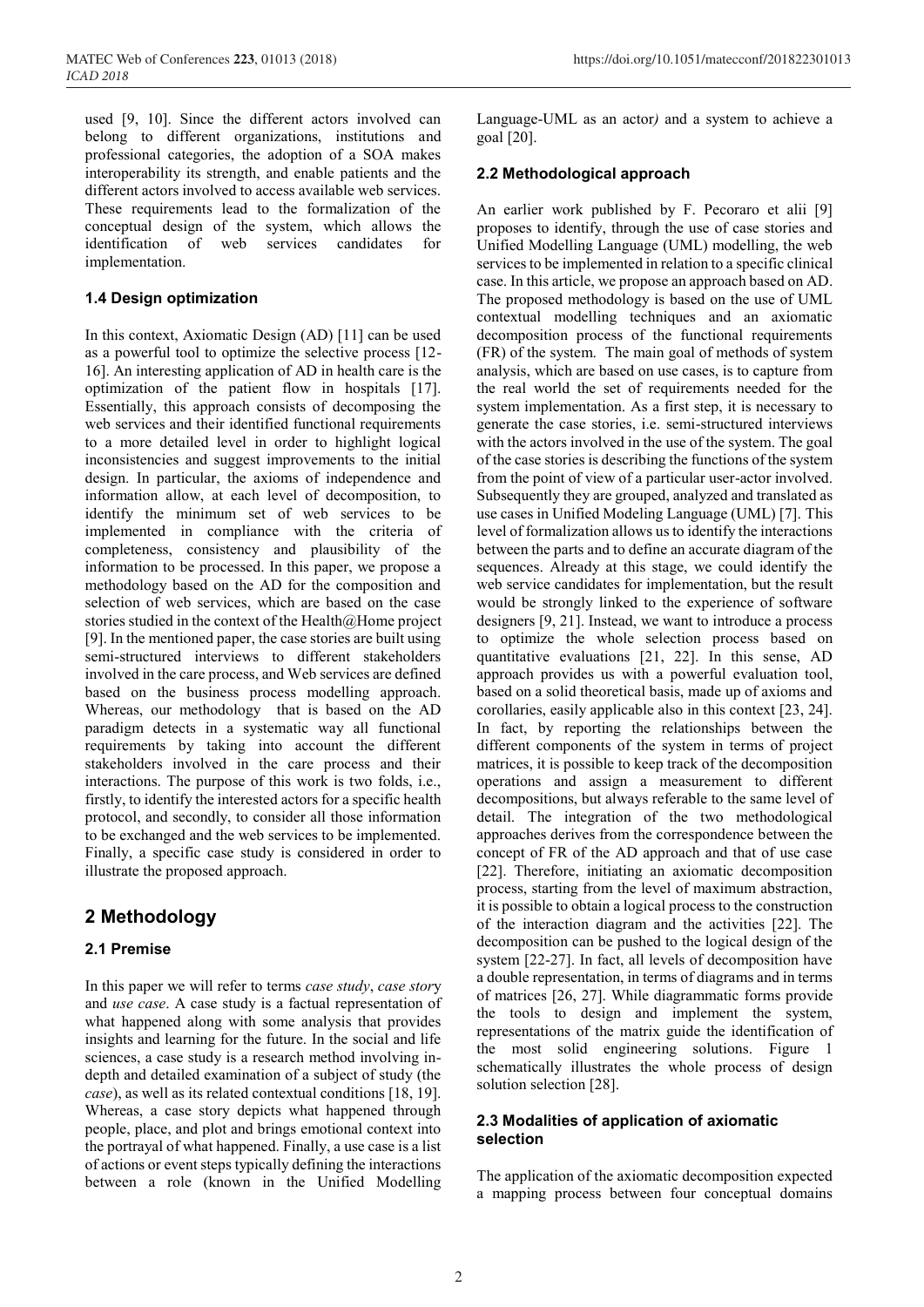(Figure 2). In this context, the case stories represent the description in semi-structured language of the behavior of the system with respect to the various actors. To start the axiomatic selection we can place the case stories as the Customer Attributes (CA) of the process and the use cases

identified as high level FR. Design Parameters (DP) are instead created by the designers and correspond to the interactions between the various uses case. In this way, the first level decomposition describes the network of interactions between use cases.



**Fig.1.** Axiomatic Selection Health and Social Care Web Services on the Basis of Case Stories.

Finally, we can define the process variables (PV) that, in this specific case coincide with the applications WS that implement the services to select. Therefore, in this paper web services (WS) are the design process variables (PV). They represent the tools for the implementation of the data communication system, described in a formal way using UML diagrams. The axiomatic design continues with successive decompositions, up to a level of detail that allows the implementation by the developers. In the last phase of decomposition, the decomposed FR are basic functions, while the design variables (DP) are data sets, corresponding to the objects of the upper classes [26, 27]. This decomposition can be extended to the process domain. This allows us to perform a mirror decomposition between design parameters (DP) and Process Variables (PV), i.e., a mirror decomposition between parameters of the construction of the two project matrices through a zigzagging process between three domains, as illustrated in Figure 2. The Process Domain allows us to identify the most appropriate technical solutions to meet customer needs. This zigzagging process has the advantage of focusing the designer's attention on FR [28]. The choice of solutions to be implemented takes place later, when the

framework of functional requirements is clearer. The zigzagging process can initiate an iterative cycle if the identified solution has an impact on functional decomposition. Therefore, this process of cross-domain zigzagging is iterative.

#### **2.4 Project constraints**

During the axiomatic decomposition phase of the FR it is necessary to consider the constraints of the project. Constraints (Cs) are bounds on acceptable solutions. Such [23] has introduced two kinds of constraints: input constraints and system constraints. Input constraints are imposed as part of the design specifications. System constraints are imposed by the system in which the design solution must function. We can distinguish two classes of limitations in the implementation of web services in a health care setting (Figure 2). The first limitation concerns the regulatory restrictions related to the processing of health data (input constraints). In fact, these data are classified as highly sensitive. Therefore, the legislature has established a set of strict rules to protect patient privacy, where non-compliance is a criminal offense. The second limitation concerns non-functional constraints or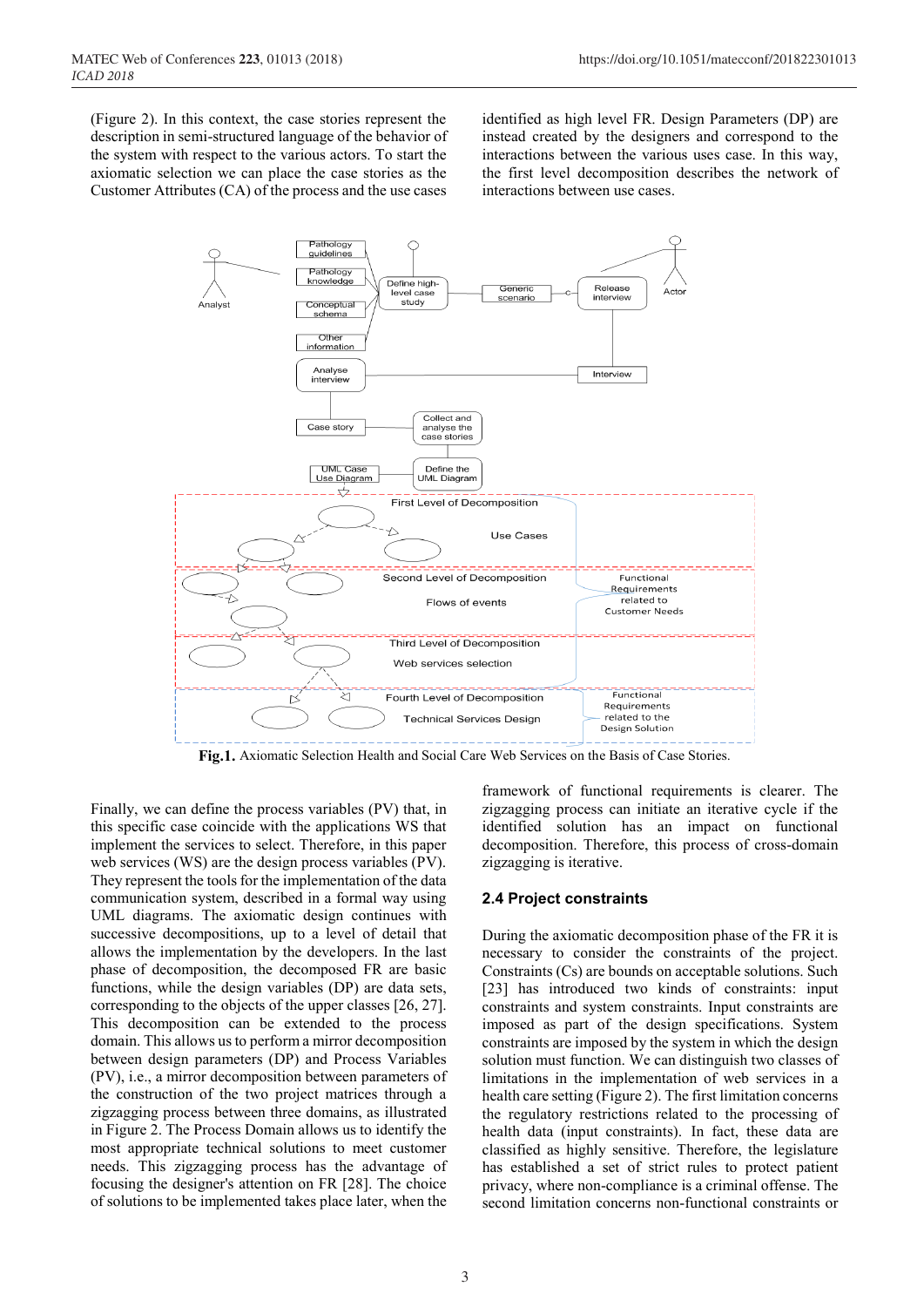system constraints [23]. For example, medical equipment must be as compatible as possible with the SOA, as to limit the manual intervention of communication of health parameters to the management platform. Figure 2 schematically illustrates the modalities of application of AD. The first limitation concerns the regulatory restrictions related to the processing of health data. In fact, these data are classified as highly sensitive. Therefore, the legislature has established a set of strict rules to protect patient privacy, where non-compliance is a criminal offense.



**Customer Domain Functional Domain Physical Domain Process Domain** 

**Fig. 2.** Functional decomposition process.

The second limitation concerns non-functional constraints. For example, medical equipment must be as compatible as possible with the SOA, as to limit the manual intervention of communication of health parameters to the management platform. Figure 2 schematically illustrates the modalities of application of AD.

#### **2.5 Considerations about the axiom of independence**

This paper proposes the design of a robust web services selection system. It uses the FR selection approach based on the verification of the axioms of independence and information [29, 30]. The axiom of independence consists in trying to keep the identified FRs independent. In terms of matrix representation, it means that the relationships between FR and project parameters (DP) are represented by a diagonal matrix (Eq. 1). When the matrix is triangular, the design is called decoupled (Eq. 2). In particular, a quantitative parameter R (Eq. 3), called Reangularity [22, 31] was introduced, capable of measuring the level of orthogonality of the matrix. In the presence of different design solutions of decoupled type, you need to select the solutions with a higher R [22, 31]. The sparse or rectangular matrices, on the other hand, present sub-optimal engineering solutions and are defined as coupled (Eq. 4). The validity of the independence axiom ensures compliance with the criteria of completeness, consistency and plausibility of the information to be processed.

$$
\begin{bmatrix} a11 & 0 & 0 \\ 0 & 0 & a22 \end{bmatrix} \tag{1}
$$

$$
\begin{bmatrix} a11 \\ a12 & a22 \end{bmatrix} \tag{2}
$$

$$
R = \prod_{\substack{i=1,n-1 \ j=1+i,n}} \left( 1 - \frac{\left(\sum_{k=1}^{n} a_{ki} \ a_{kj}\right)^2}{\left(\sum_{k=1}^{n} a_{ki}^2\right) \left(\sum_{k=1}^{n} a_{kj}^2\right)} \right)^{\frac{1}{2}}
$$
(3)

$$
\begin{bmatrix} a11 & a21 \\ a12 & a22 \end{bmatrix} \tag{4}
$$

#### **2.6 Information axiom considerations**

#### *2.6.1 General aspects*

The axiom of the information allows the selection of the most robust solution, in case of presence of more substantial decompositions the robustness of a software development project translates into the development of a software solution, consisting of logically consistent web services that must meet the requirements, with the minimum value of information content. Often in the field of software engineering, recourse to the information axiom is neglected, because it is problematic to quantify the information content of the systems. In this context, the axiomatic planning is limited to the verification of the consistency of the decompositions. The choice of the most suitable solution remains instead linked to the designer's experience and creativity. This can be technically dangerous, because it risks causing developmental delays due to subsequent iterations or the need to release procedures with anomalies that have not yet been resolved, which may have important consequences in the operation of the system. With the approach proposed in this paper, the designer will be able to evaluate among several functional decompositions, the solution that requires the least effort in terms of resources and development time [26, 27]. This is equivalent to choosing functional decomposition with the least information content. For this reason, it is proposed to measure the information content of the system by means of the Function Point (FP) counting technique, in [32, 33].

#### *2.6.2 Function Point Analysis*

WS are software objects made up of data and methods. In terms of Function Point Analysis (FPA), the data sets correspond to the data files i.e., Internal Logical Files (ILF) and External Interface Files (EIF). . Instead, the methods are the transactional functions [32, 33]. These findings can provide a measure in terms of function points for each FRi functional requirement. The ILF correspond to the data structures maintained (modified) by the system. The EIF correspond to data structures that are only read by the system. Transactional functions can result in the following operations:

- Including  $\setminus$  modifying  $\setminus$  deleting data in the chart (External Input - EI);
- Visualization of the information contained in the chart (External Inquiry - EQ);
- Data production through the information process contained in charts (External Output - EO).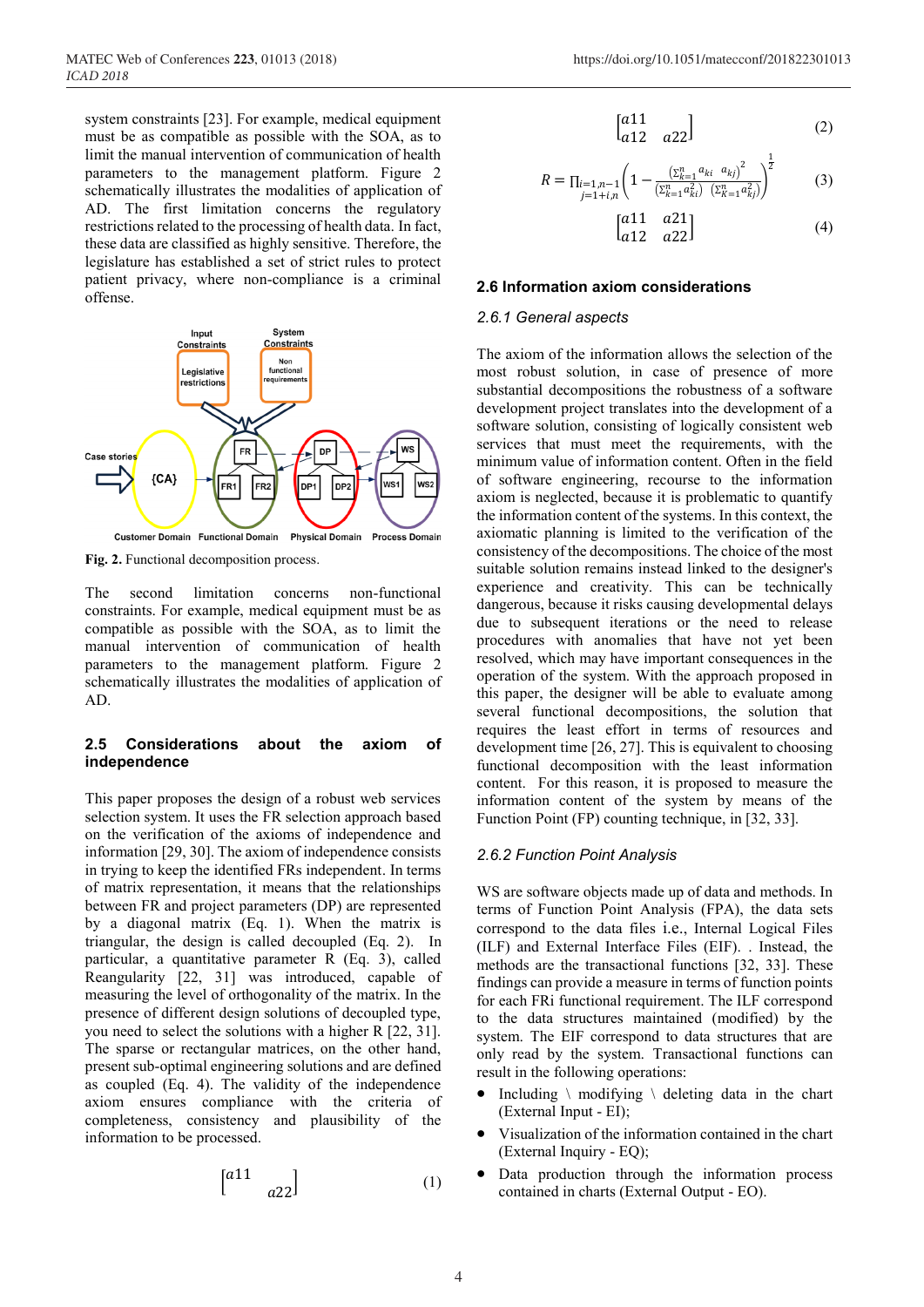The function point analysis method is performed as follows:

- Determine all functions of all function types (ILF, EIF, EI, EO, EQ);
- Rate the complexity of every function (Low, Average, High);
- Calculate the total unadjusted function point count, as seen in Table1.

The complexity is determined according to the following parameters [32, 33]:

DET (Data Element Type): the field is not repeated, it is recognizable by the user. For the transactional functions, these are the fields where EI / EO / EQ have access in read / modify mode. For data files, it is the number of fields making up the structure.

FTR (File Type Referenced): For the FTR transactional functions, it is the number of data files or their subgroups to which EI / EO / EQ have access in read / modify mode. RET (Record Element Type): recognizable (by the user) data subgroup within an ILF / EIF. A data structure may be composed of homogeneous subsets of data.

Table 1 summarizes the values in function points in the various cases.

**Table 1.** Count FP matrix.

|                                              | Low | Average | Large |
|----------------------------------------------|-----|---------|-------|
| <b>ILF</b> (Internal<br><b>Logical File)</b> |     | 10      | 15    |
| <b>EIF</b> (External<br>Interface File)      |     |         | 10    |
| EI (External Input)                          | 3   |         |       |
| <b>EO</b> (External<br>Output)               |     | 5.      |       |
| <b>EQ</b> (External<br>inQuiry)              |     |         |       |

*2.6.3 Productivity and robustness of the software design*

In fact, the measurement of the information level in terms of FP of the selected decomposition allows us to define the productivity of the software implementation. Moreover, the use of algorithms such as Constructive Cost Model II (COCOMO II) allow to estimate the time and resources needed for the project compared to the FP measurement of the selected decomposition [34-36]. Indeed, COCOMO II allow determining an estimate of the time required to complete the project. Then, the knowledge of a particular type of project allows categorizing the estimated man/resources by their professional profile, and matching them to the various phases of the software's life cycle. Therefore, the concept of robustness in AD terms translates into selecting the minimum set of web services, which requires less human resources for equal functional requirements. Figure 3 illustrates the process of applying the axiom of independence and information for a specific level of functional decomposition. This process is iterative. It

could be prolonged for a long time. This would mean increasing the costs of the project and endangering its realization. This leads to a trade-off instance, as to whether to release the application first -implying a high risk of non-conformities for the final customer- or to continue with the analysis activities. For this purpose, Benavides [37] have introduced in AD a new concept of quality, which is based on the following formula: Quality = FR satisfied / resources spent.



**Fig. 3.** Application of axioms of independence and information.

# **3 Case study**

#### **3.1 Clinical case**

To illustrate the application of the proposed methodology we refer to the clinical case represented by a patient suffering from hypertension, which is studied in [7]. It follows the general scheme of Figure 1.

#### *3.1.1 Definition of a general scenario*

In the level of maximum abstraction of functional requirements, the general scenario of Figure 4 can represent the prescribed medical treatment. A scenario describes the software at a high level and give a rationale for each feature of the system existing. Instead, the use cases give a detailed account of what each feature does. A use case is a set of actions or event steps to achieve a specific goal. The use case actor can be a human or other external system [38, 39]. In Figure 5 each use case of the scenario is related to the actors involved in its execution. In this Figure, on the top-right side, we insert the web services coordination platform. For practical reasons, from now on, we will call this infrastructure simply Platform.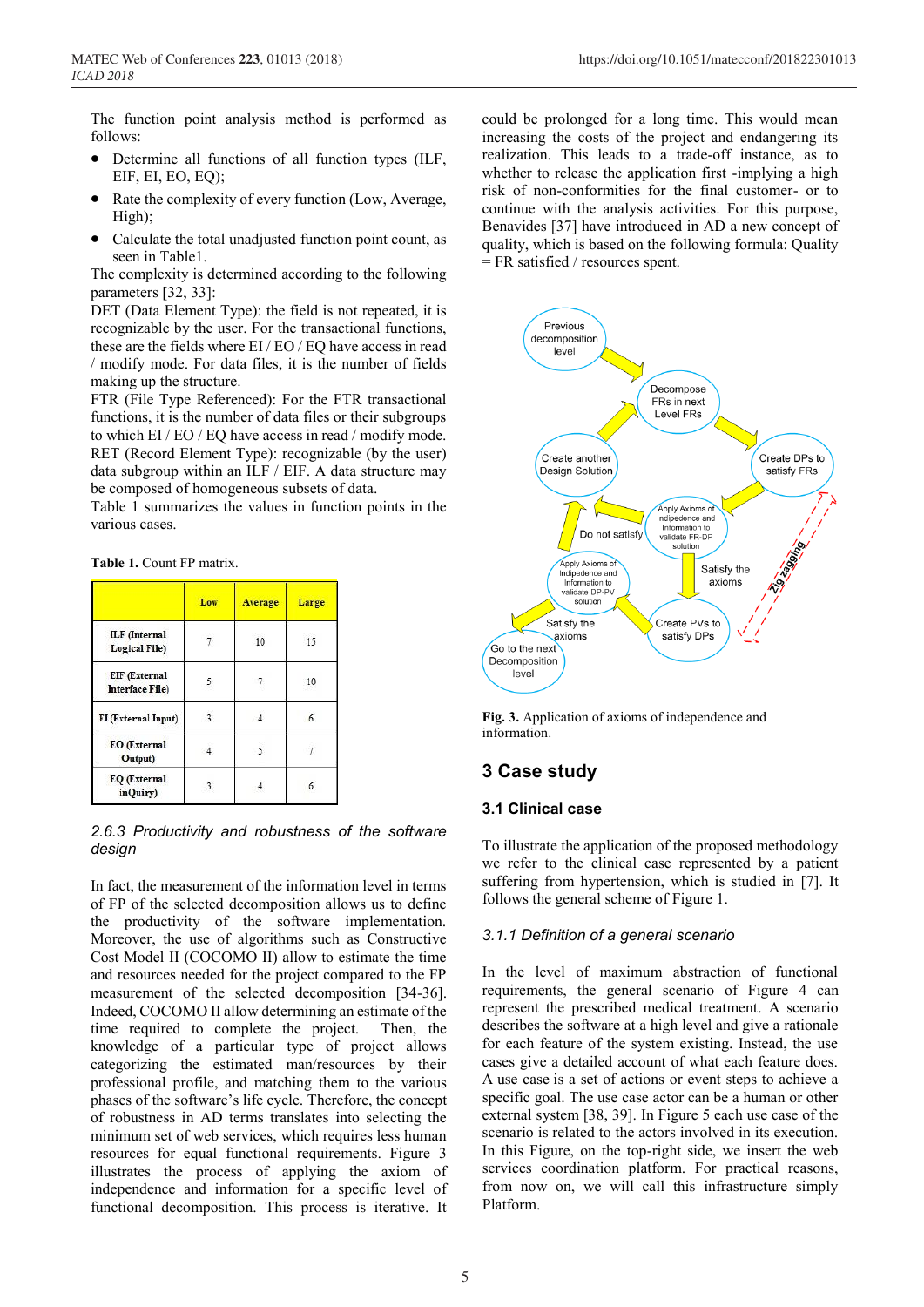

**Fig. 4.** Use case describing the general treatment of hypertension.

#### *3.1.2 Health protocol analysis*

The general scenario of the case study can be inferred, as suggested by F. Pecoraro et alii [9], through the analysis of the health protocol for the pathology under examination. This allows us to identify the actors involved in the treatment. With the same identified actors, the case stories are defined by using semi-structured interviews. This allows us to draw the information flows between the different parts. In designing an information system, we must start from defining the application limits, that is, the boundaries that specify the scope of the services to be implemented. If we consider the clinical case of hypertension control we can, at least in a first phase, consider only two actors: the patient and the general practitioner. We can collect the stories of both actors in the form of semi-structured interviews.

#### *3.1.3 Collaboration diagram*

By putting together the two interviews, we can schematize the execution of the process that involves them both. This allows us to define the general scenario of the system (Figure 4). The collaboration diagram of use cases (Figure 5) [38, 39] describe general scenario of the system. In summary, we can say that this two-actor process is activated by the periodic measurement of pressure by the patient in the home environment. Every 10 days a report is sent to the Platform, which is responsible for sending it to the general practitioner. In Figure 5 the red arrows represent this data flow. These arrows are interactions (also called collaborations) among the following use cases: "Measure BP", "Data Collector" and "GP Evaluation". The general practitioner (GP) analyzes the report. If he/she considers abnormal the values of pressure, he/she can change the dosage of the drug, can prescribe another drug, or can prescribe a visit with the specialist doctor. These prescriptions are recorded in the patient's health record (EHR). This event generates the sending of a message (via email and text message) to the patient. The patient signs in to his EHR account and picks up the prescription. In Figure 5 the green arrows represent this data flow. These arrows are interactions (also called collaborations) among the

following use cases: "GP Evaluation", "EHR Registration" and "Follow Therapy".



**Fig. 5.** Collaboration diagram describing the general treatment of hypertension.

#### *3.1.4 Extensionality of the general scenario*

Figure 4 shows the clinical case of pressure control as the only interaction between patient and general practitioner. We can define this scenario as a "restricted scenario". In reality, other actors can also participate in the process. The inclusion of new actors involves the execution of new activities (new use cases) and the intensification of communications between the parties. For simplicity in this paper, we focus on the analysis of the "restricted scenario" (only two actors).

#### **3.2 Functional decomposition**

The classical techniques of modelling processes to be automated aim to capture functional requirements from reality. The process usually started by identifying the main actors and activities. Later we proceeded to define the communications between the parts and the elementary actions. Formalization can take place through structured languages, such as UML diagrams. Therefore, we pass from scenarios of representation of the general processes to schemes that are more detailed. In practice, traditional<br>user analysis techniques perform functional user analysis techniques perform functional decomposition. It proceeds from use cases up to the elementary functions to be implemented in terms of classes and objects [22]. The AD allows a further step forward. It allows you to translate the diagrammatic representations of the traditional approaches into matrices [23, 24]. In a context characterized by a strong intangibility, this step allows to apply quantitative measuring instruments derived from the algebra of matrices [22, 27] that otherwise would not be possible to apply. The whole process has an iterative nature. In the case of identifying critical issues, it is necessary to go back to the previous step to eliminate them, and then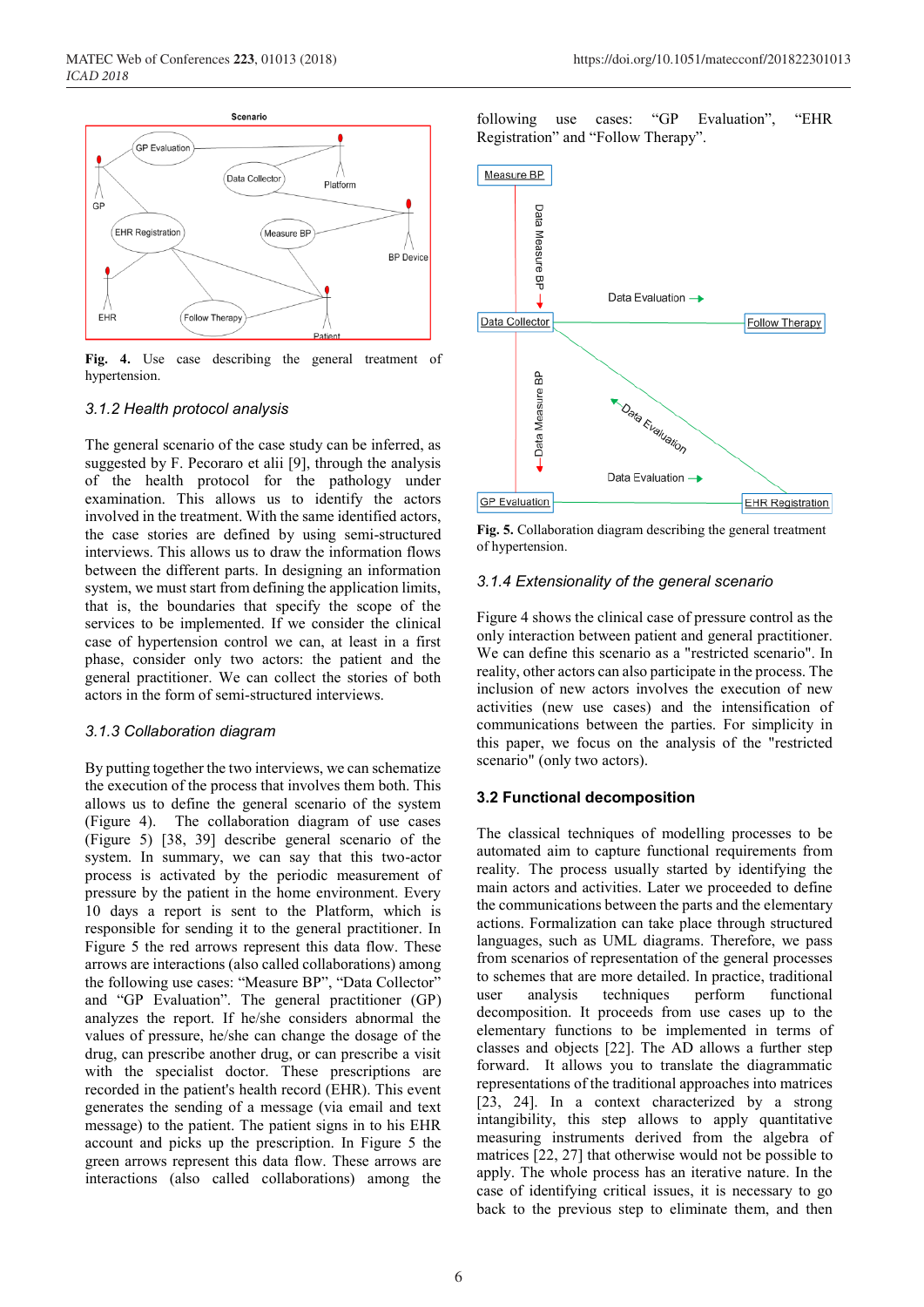continue. For the clinical case introduced in the previous paragraph, we will limit, for reasons of simplicity, the process of decomposition at only two steps. In the first stage of decomposition to the collaboration diagram of the use cases of Figure 5, a specific project matrix will be constructed. The matrix representation of the collaboration diagram will be a quantitative assessment tool, which follows the completeness, consistency and plausibility criteria of the information flow. In the second phase of decomposition, the collaboration diagram is decomposed into a sequence diagram It describes the activities and the relationships between them. The dual representation in terms of the second level project matrix will allow to select the web services to be implemented. Respecting the axioms of independence and information will ensure that the collaboration diagram in Figure 5 can be represented in terms of the project matrix as in Table 1. In this case, the rows represent the various use cases; the columns constitute the collaborations between use cases (interactions) [22]. An "X" at the cell relating a given use case and a collaboration indicates that this collaboration realizes this use case. Similarly, an "X" at the cell relating a given use case and a collaboration of another use case indicates that the realization of this use case requires a method of a software object (class) used in this interaction identified design solution is robust. They are described below.

### **3.3 First level decomposition**

This means that these use cases are dependent one another [22]. For example, the use case " $FR<sub>2</sub>$  Data Collector" depends on the realization of the use case " $FR<sub>1</sub>$  Measure"  $BP$ ". We will see that the use case "FR<sub>2</sub> Data Collector" can be activated by the "Send (Set\_BP)" method of the "DP1 Collaboration Measure" (Figure 7). This indicates that this use case can be activated, only when the "Send (Set BP)" method records the patient's periodic data in the Platform. This means each of these methods constitutes the transactional functions of web services to be implemented.

#### *3.3.1 Application axiom of independence*

The project matrix of Table 1 is diagonal lower (decoupled). For this reason, we can say that the first level decomposition respects the axiom of independence. However, the process allows of the iterations. In fact, in the presence of decoupled matrix representations we should have revised the general scenario of use cases. This would have meant reviewing the definition and processing of customer needs.



**Fig. 6.** Sequence diagram related to the use case that describes the general treatment of hypertension.

The iteration process continues until the design solution is satisfying. From engineering point of view, the validity of the axiom of independence guarantees us the respect of the criteria of completeness, consistency and plausibility of the information flow based on quantitative elements. In fact, the axiom of independence provide us not only with a visual tool to evaluate the quality of a decomposition (based on the structure of the project matrix), but also a tool to measure the independence of the functional requirements, based on the degree of regularity of the project matrix. In this case, using algebra of matrices, we have that an identity matrix has reangularity  $= 1$ . The decoupled matrices have a reangularity between 0 and 1. Therefore, in the presence of multiple scenarios of alternative use cases we can favor the one with a reangularity closer to 1. In this case, the matrix of Table 2 has reangularity  $R = 0,215166$  (Eq. 3). In general, the level of functional independence can be increased by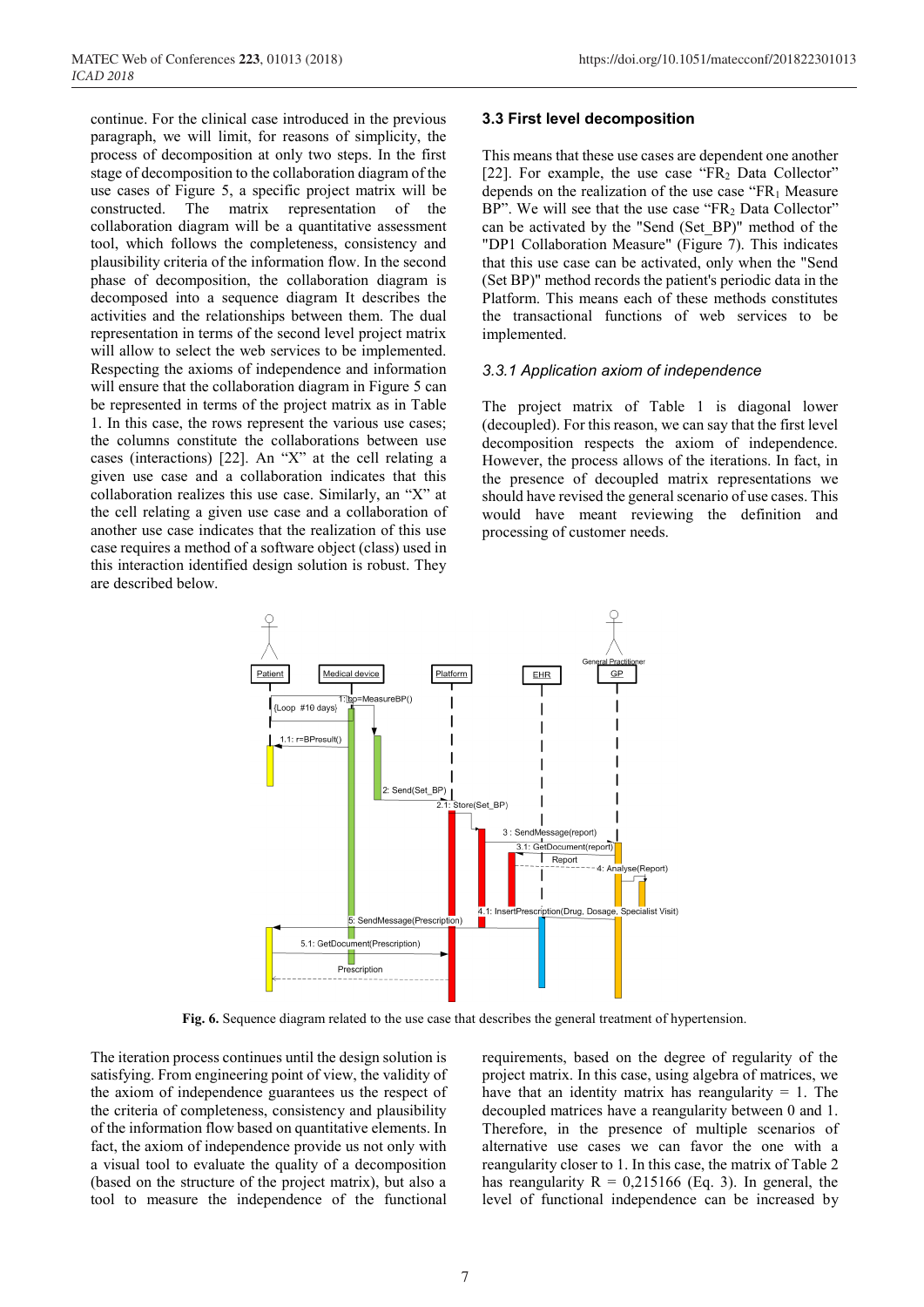inserting a new use case. It leads to a decoupling of functional dependencies, increasing the degree of reangularity.

**Table 2.** Project matrix related to the case that describes the general treatment of hypertension.

|                             | DP <sub>1</sub><br>Collaboration<br><b>Measure BP</b> | DP <sub>2</sub><br>Collaboration<br>Data Collector | DP3<br><b>Collaboration</b><br><b>GP</b> Evaluation | DP4<br>Collaboration<br><b>EHR</b><br>Registration | DP5<br>Collaboration<br><b>Follow</b><br>Therapy |
|-----------------------------|-------------------------------------------------------|----------------------------------------------------|-----------------------------------------------------|----------------------------------------------------|--------------------------------------------------|
| <b>FR1 Measure BP</b>       | X                                                     |                                                    |                                                     |                                                    |                                                  |
| <b>FR2 Data Collector</b>   | X                                                     | X                                                  |                                                     |                                                    |                                                  |
| <b>FR3 GP Evaluation</b>    | X                                                     | X                                                  | X                                                   |                                                    |                                                  |
| <b>FR4 EHR Registration</b> |                                                       |                                                    | X                                                   | X                                                  |                                                  |
| FR5 Follow Therapy          |                                                       |                                                    | X                                                   | X                                                  |                                                  |

However, the introduction of a new use case could increase the level of complexity of the system. This consideration introduces us to the next verification.

### *3.3.2 Axiom application of information*

The axiom of information suggests us to select low complexity design solutions. The FP technique allows us to estimate the size of the software. This measurement represents the end user's point of view and is all the more accurate as the project details are evident. For high abstraction levels, we can consider derived estimation techniques such as the Early and Quick Function Point [35]. Therefore, the application of axiom results in the selection of design solutions with a lower value in terms of information with the same functional requirements [25, 26]. Moreover, always with the same defined functional requirements, the designer could find himself in the condition of having to evaluate if in the presence of alternative decompositions favor the design solution with greater functional independence (greater reangularity) or the one with less complexity. Naturally, the answer depends on the particular context.

#### *3.3.3 The web services matrix*

The mapping process between Physical Domain and Process Domain leads us to the definition of the so-called web services matrix. This matrix is mirrored to the matrix of project of Table 2, by effect to the process of zigging interdomain. It illustrates the dependencies between the interactions with the previously defined use cases and web services to be implemented. The interactions are the rows of the matrix, while the web services are the columns. The Process Domain allows the designer to assign to the functional requirements a mode of realization. The zigzagging process is an iterative process. For this reason, the choice of an implementation may require the reformulation of functional requirements. This means that functional decomposition takes place simultaneously on two domains. Therefore, if we wanted to report the web services in terms of functional requirements, it would be enough to make product between the matrix of project and the WS matrix

### **3.4 Second level decomposition**

The use case diagram of Figure 4 and the collaboration diagram of Figure 6 can be used to implement the sequence diagram of Figure 6 [9]. This last diagram represents the sequence of activities related to the relationship between patient and general practitioner (GP) as regards pressure control [38, 39]. This diagram presents a series of more details in terms of flow and activities to be performed. In addition, the diagram of sequence has a representation in terms of the project matrix (Table 3). The previous use cases have been decomposed into activities and the activities inserted on the rows of the matrix. On the columns, instead, we insert the collaborations (interactions between activities) for specific activities. This new representation provides us with the tool to verify if the modelling performed is optimal or presents critical points in terms of completeness, consistency and plausibility of the information flow. For this reason, we can apply the axioms of independence and information.

### *3.4.2 Application axiom of independence*

The structure of the project matrix in Table 3 respects the axiom of independence. For the sake of brevity, we will not elaborate on the measurement of the matrix reangularity. The same considerations as in the previous paragraph apply. So it is possible not only to verify that the identified activities are independent, but also, the degree of independence. The process structure is always iterative, so it is possible to improve the modelling of the activities.

### *3.4.3 Axiom application of information*

The activities that have been identified in this phase can be calculated in terms of the function point. At this level, we have the information to proceed with the calculation. The size of the system provides us with a tool to evaluate its complexity. Furthermore, this measure allows us to plan the effort needed to implement the system.

#### *3.4.4 The web services matrix*

The mapping process between Physical Domain and Process Domain leads us to the definition of the matrix of second level web services (Table 4). This matrix is mirrored with respect to that of Table 3. It is obtained through a zigzagging interdomain process and schematizes the dependencies between the interactions and the web services to be implemented. The interactions are the rows of the matrix, while the web services are the columns. This allows us to report the activities decomposed here in terms of web services. This new mapping can be obtained as a product between the project matrix and the web service level matrix.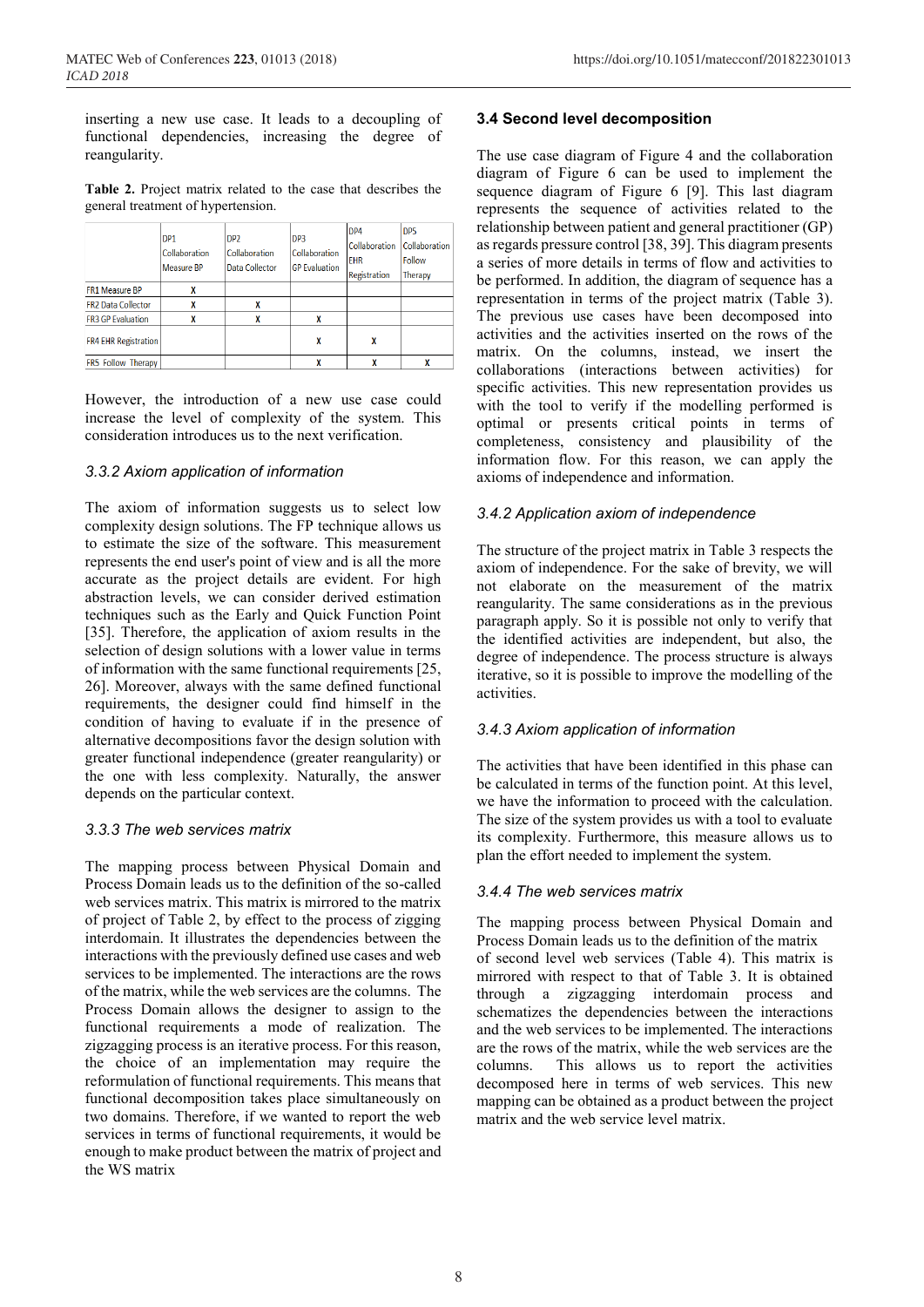|                              |                                               | DP1 Collaboration Measure BP             |                                                                          |                                                                           | <b>DP2 Collaboration Data</b><br>Collector |                                                                             | <b>DP3</b> Collaboration GP Evaluation      |                                                        |                                               | <b>DP4 Collaboration EHR</b><br><b>Registration</b> |                                                   | DP5<br>Collaboration<br>Follow Therapy                                 |
|------------------------------|-----------------------------------------------|------------------------------------------|--------------------------------------------------------------------------|---------------------------------------------------------------------------|--------------------------------------------|-----------------------------------------------------------------------------|---------------------------------------------|--------------------------------------------------------|-----------------------------------------------|-----------------------------------------------------|---------------------------------------------------|------------------------------------------------------------------------|
|                              |                                               | DP1.1<br>Collaboration<br><b>Read BP</b> | <b>DP1.2</b><br>Collaboration<br>Periodic Data<br><b>Pressure Report</b> | <b>DP1.3</b><br>Collaboration<br>Send BP<br><b>Report to</b><br>Plataform | DP2.1<br><b>Register BP</b><br>Report      | <b>DP2.2</b><br>Collaboration Collaboration<br>Send message to<br><b>GP</b> | <b>DP3.1</b><br>Collaboration<br>Get Report | <b>DP3.2</b><br>Collaboration<br><b>Analyse Report</b> | <b>DP3.3</b><br>Collaboration<br>Prescription | DP4.1<br>Collaboration<br>Register<br>Prescription  | <b>DP4.2</b><br>Collaboration<br>Send<br>ription) | <b>DP5.1</b><br>Collaboration<br><b>Message(Presc Get Prescription</b> |
|                              | FR1.1 Read BP                                 | X                                        |                                                                          |                                                                           |                                            |                                                                             |                                             |                                                        |                                               |                                                     |                                                   |                                                                        |
| <b>FR1 Measure BP</b>        | FR1.2 Periodic Data<br><b>Pressure Report</b> |                                          | X                                                                        |                                                                           |                                            |                                                                             |                                             |                                                        |                                               |                                                     |                                                   |                                                                        |
|                              | FR1.3 Send BP Report to<br>Plataform          |                                          | X                                                                        | X                                                                         |                                            |                                                                             |                                             |                                                        |                                               |                                                     |                                                   |                                                                        |
| <b>FR2 Data Collector</b>    | FR2.1 Register BP Report                      |                                          | X                                                                        | X                                                                         | $\boldsymbol{x}$                           |                                                                             |                                             |                                                        |                                               |                                                     |                                                   |                                                                        |
|                              | FR2.2 Send message to GP                      |                                          | X                                                                        |                                                                           | X                                          | X                                                                           |                                             |                                                        |                                               |                                                     |                                                   |                                                                        |
|                              | FR3.1 Get Report                              |                                          | X                                                                        |                                                                           | X                                          | X                                                                           | X                                           |                                                        |                                               |                                                     |                                                   |                                                                        |
| <b>FR3 GP Evaluation</b>     | FR3.2 Analyse Report                          |                                          | X                                                                        |                                                                           | x                                          | x                                                                           | X                                           | X                                                      |                                               |                                                     |                                                   |                                                                        |
|                              | FR3.3 Prescription                            |                                          |                                                                          |                                                                           |                                            | X                                                                           | X                                           | X                                                      | X                                             |                                                     |                                                   |                                                                        |
| FR4 FHR<br>Registration      | <b>FR4.1 Register Prescription</b>            |                                          |                                                                          |                                                                           |                                            |                                                                             |                                             |                                                        | X                                             | X                                                   |                                                   |                                                                        |
|                              | <b>FR4.2</b><br>SendMessage(Prescription)     |                                          |                                                                          |                                                                           |                                            |                                                                             |                                             |                                                        | X                                             | X                                                   | x                                                 |                                                                        |
| <b>FR5</b> Follow<br>Therapy | <b>FR5.1 Get Prescription</b>                 |                                          |                                                                          |                                                                           |                                            |                                                                             |                                             |                                                        | X                                             | X                                                   | X                                                 | X                                                                      |

#### **Table 3.** Project matrix related to the sequence diagram that describes the general treatment of hypertension.

**Table 4.** WS matrix related to the sequence diagram that describes the general treatment of hypertension.

|                 |                                                                       | WS1         |             |      | WS <sub>2</sub> |             | WS3         |             |             | WS4         |             | <b>WS5</b>  |
|-----------------|-----------------------------------------------------------------------|-------------|-------------|------|-----------------|-------------|-------------|-------------|-------------|-------------|-------------|-------------|
|                 |                                                                       | <b>WS11</b> | <b>WS12</b> | WS13 | <b>WS21</b>     | <b>WS22</b> | <b>WS31</b> | <b>WS32</b> | <b>WS33</b> | <b>WS41</b> | <b>WS42</b> | <b>WS51</b> |
| DP <sub>1</sub> | <b>DP1.1 Collaboration</b><br><b>Read BP</b>                          | x           |             |      |                 |             |             |             |             |             |             |             |
|                 | <b>DP1.2 Collaboration</b><br><b>Periodic Data Pressure</b><br>Report |             | x           |      |                 |             |             |             |             |             |             |             |
|                 | <b>DP1.3 Collaboration</b><br>Send BP Report to<br>Plataform          |             | x           | x    |                 |             |             |             |             |             |             |             |
| DP <sub>2</sub> | DP2.1<br>CollaborationRegister<br><b>BP Report</b>                    |             | x           | x    | x               |             |             |             |             |             |             |             |
|                 | <b>DP2.2 Collaboration</b><br>Send message to GP                      |             | x           |      | x               | x           |             |             |             |             |             |             |
|                 | <b>DP3.1 Collaboration</b><br><b>Get Report</b>                       |             | x           |      | x               | x           | x           |             |             |             |             |             |
| DP3             | <b>DP3.2 Collaboration</b><br><b>Analyse Report</b>                   |             | x           |      | x               | x           | x           | x           |             |             |             |             |
|                 | <b>DP3.3 Collaboration</b><br>Prescription                            |             |             |      |                 | x           | x           | x           | x           |             |             |             |
| DP4             | DP4.1 Collaboration<br><b>Register Prescription</b>                   |             |             |      |                 |             |             |             | x           | x           |             |             |
|                 | DP4.2 Collaboration<br>Send<br><b>Message(Prescription)</b>           |             |             |      |                 |             |             |             | x           | x           | x           |             |
| DP5             | <b>DP5.1 Collaboration</b><br><b>Get Prescription</b>                 |             |             |      |                 |             |             |             | x           | x           | x           | x           |

#### **3.5 Selection of web services**

The web services defined in Table 4 represent the minimum set of services necessary to implement the system of management of communications between patient and general practitioner for the control of hypertension. The axiomatic decomposition process allows to directly associating each of them with specific functional requirements. Depending on the level of decomposition, the decomposed functional requirements are the use cases or specific activities or parts of them. This means that functional decomposition ensures that the case stories prepared in the analysis of user requirements are effectively translated into web services. Furthermore, the selection obtained must be considered optimized because the axioms of independence and information make it possible to provide quantitative measurements of the degree of independence of web services and their informative complexity. Table 5 shows the identified web services. They are broken down by system of competence according to information, communication direction (Interaction), and type of operation. The operations that the web service can perform are writing on archives (I),

or reading (O).This information allows us to measure the effort in functional points of the system, but also to plan the other activities of the software life cycle, from the implementation to the testing and testing activities [36, 27]. It should also be noted that the development of a system of this type involves the allocation of implementation activities among the management teams of different systems. This means that the project documentation must be understandable and up-to-date at every stage of the software life cycle, to avoid delays or malfunctions in the services. In this sense, AD allows the preparation of very detailed and easily understandable documentation, even at the logical design level of the system.

### **4 Conclusions**

The SOA allows the implementation of web services on interoperable platforms and systems, and create a virtual network of services to support patients in home therapy and health monitoring. For each specific clinical case, it is possible to define a series of services to be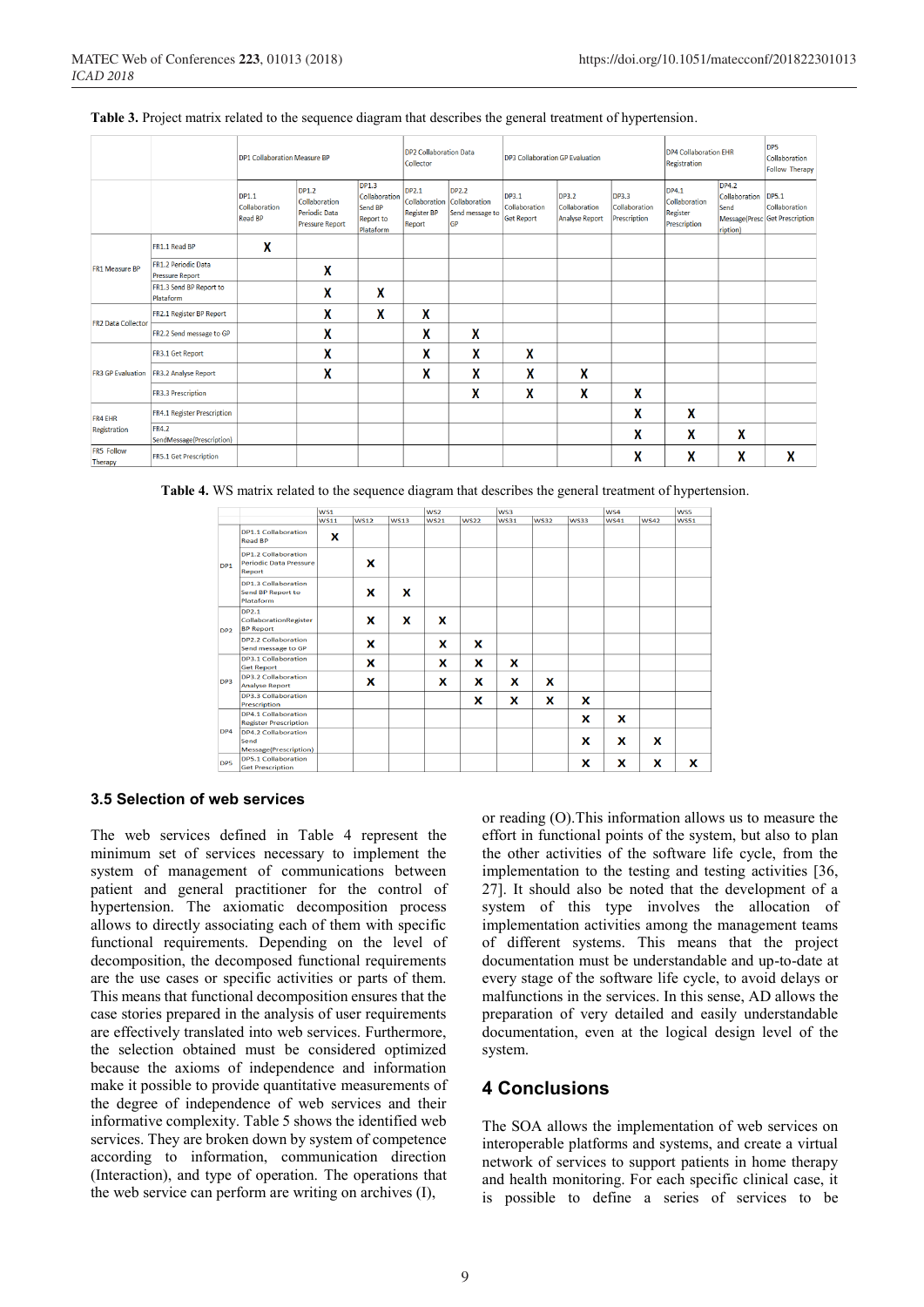implemented, able to monitor the patient, manage the therapy, monitor his health according to the work activities and coordinate the activities of all the operators involved in the treatment and management of his healthHowever, the design of such networks poses important questions. For example, how can we capture user requirements for each specific case in a health context that may be evolving?

To answer questions of this kind it is necessary to focus on the quality of the services offered. In this paper, we proposed an approach based on the AD for the composition and selection of web services, which are based on the case stories studied, built using semistructured interviews to different stakeholders involved in the care process.

|  |  |  |  | Table 5. Table of web services selected for the general treatment of hypertension in the home system. |  |  |
|--|--|--|--|-------------------------------------------------------------------------------------------------------|--|--|
|--|--|--|--|-------------------------------------------------------------------------------------------------------|--|--|

| <b>Functional</b><br>requirements                 | <b>System</b>            | <b>Interaction</b>                              | Data                                                                                                         | <b>Type</b> | <b>WS</b> to<br>implement |  |
|---------------------------------------------------|--------------------------|-------------------------------------------------|--------------------------------------------------------------------------------------------------------------|-------------|---------------------------|--|
| FR1.1 Read BP                                     | Medical<br>Devise        | <b>Medical Devise</b><br>$\rightarrow$ Patient  | <b>Daily Data Pressure</b>                                                                                   | $\circ$     | <b>WS11</b>               |  |
| FR1.2 Data Pressure<br>Report                     | Medical<br><b>Devise</b> | <b>Medical Devise Loop</b>                      | Data Pressure Report,<br>$\Omega$<br>Fiscal Code, Health Card                                                |             | <b>WS12</b>               |  |
| FR1.3 Send BP Report to<br>Platform               | Medical<br><b>Devise</b> | <b>Medical Devise</b><br>$\rightarrow$ Platform | Data Pressure Report,<br>Fiscal Code, Health Card                                                            | $\Omega$    | <b>WS13</b>               |  |
| FR2.1 Register BP<br>Report                       | Platform                 | <b>Medical Devise</b><br>$\rightarrow$ Platform | Data Pressure Report,<br>Fiscal Code, Health Card                                                            |             | <b>WS21</b>               |  |
| FR2.2 Send message to<br><b>GP</b>                | Platform                 | $Platform \rightarrow GP$                       | <b>Fiscal Code, Health Card</b><br>ID, Other Personal Data,<br><b>Request for Get Periodic</b><br>Report     | $\Omega$    | <b>WS22</b>               |  |
| <b>FR3.1 Get Report</b>                           | Platform                 | $GP \rightarrow$ Platform                       | Data Pressure Report,<br>Fiscal Code, Health Card<br>ID. Other Personal Data                                 |             | <b>WS31</b>               |  |
| <b>FR3.2 Analyse Report</b>                       | GP                       | <b>GP loop</b>                                  | Data Pressure Report,<br><b>Pressure Report Trend</b>                                                        | $\circ$     | <b>WS32</b>               |  |
| <b>FR3.3 Prescription</b>                         | GP                       | <b>GP loop</b>                                  | <b>Medical Data</b>                                                                                          | $\Omega$    | <b>WS33</b>               |  |
| <b>FR4.1 Register</b><br>Prescription             | <b>FHR</b>               | $GP \rightarrow EHR$                            | <b>Request for specialist</b><br>visits, Drug Prescription,<br>Dosage, Fiscal Code,                          |             | <b>WS41</b>               |  |
| <b>FR4.2</b><br>SendMessage(Prescripti EHR<br>on) |                          | $EHR \rightarrow$ Patient                       | Fiscal Code, Health Card<br>ID. Other Personal Data.<br><b>Request for Get</b>                               | $\Omega$    | <b>WS42</b>               |  |
| <b>FR5.1 Get Prescription</b>                     | <b>FHR</b>               | Patient $\rightarrow$ EHR                       | <b>Request for specialist</b><br>visits, Drug Prescription,<br>Dosage, Fiscal Code,<br><b>Health Card ID</b> |             | <b>WS51</b>               |  |

The purpose of the approach is to detect in a systematic way all functional requirements by taking into account the different stakeholders involved in the care process and their interactions. In this paper, we focused on the case of hypertension treatment, to which we applied our AD approach. The AD allows guiding the design based on quantitative measuring instruments, and define a dynamic and robust design mechanism, based on the dual representation of the system, in terms of UML diagrams and project matrices with multiple benefits. First, AD allows direct tracking between patient needs (CA), functional system requirements (FR), design parameters (DP) and implementation solutions (WS). This means that, by changing the needs of the patient, it is possible in a short time to start a readjustment of the system. Furthermore, the application of the axioms of independence and information is linked to the algebraic structure of the project matrix. Therefore, it is possible to derive parameters based on quantitative criteria to be attributed to the design solutions identified through the use stories technique, which the use of an iterative and incremental design improvement process. It facilitates the production of updated documentation at each stage of the software life cycle. This means facilitating the exchange of information, both between the members of the same team and between different teams of developers, with a view to interoperability between multiple technological and organizational systems.

As a future work, we plan to measure the effort needed to implement the composition and selection of web services, which are modelled according to the AD approach.

# **Acknowledgment**

This study is part of the H@H (Health  $@$  Home) – Smart Communities for the wellbeing of the citizens – project granted within the National Operational Programme for Research and Competitiveness 2007-2013. Identification code: SCN\_00558.

## **References**

- 1. G. Arcidiacono, J. Wang, K. Yang, (2015) *Operating room adjusted utilization study*, International Journal of Lean Six Sigma, Vol. 6, Issue 2; pp.111 – 137.
- 2. G. Arcidiacono, A. Pieroni, (2018) *The Revolution Lean Six Sigma 4.0*, International Journal on Advanced Science, Engineering and Information Technology, Vol. 8, Issue 1, pp. 141-149.
- 3. F. O'Hagan (2017). *Work, organizational practices, and margin of manoeuver during work reintegration. Disability and rehabilitation*, pp. 1-10.
- 4. I. Giorgi, G. Calsamiglia,, M. Negri, F. Scafa, R. Colombi, S. M. Candura, & O. Bettinardi. (2007). *Management of occupational stress among patients with cardiac diseases*. Giornale italiano di medicina del lavoro ed ergonomia, 29(3 Suppl), pp. 695-696.
- 5. G. Du , X. Liang, C. Sun, (2017) *Scheduling Optimization of Home Health Care Service Considering Patients' Priorities and Time Windows*, Sustainability 9, 253.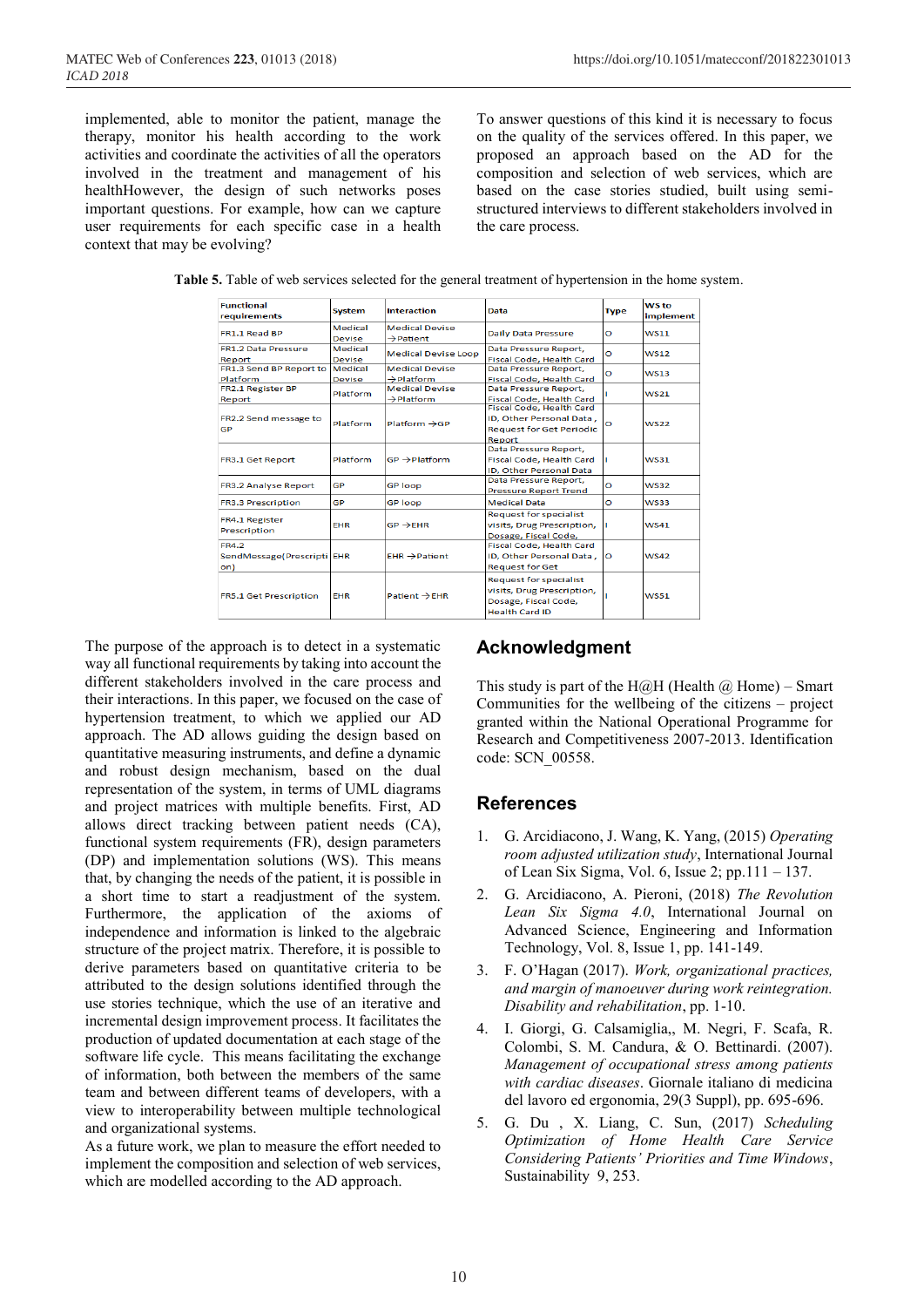- 6. S. Landers, et al., (2016) *The Future of Home Health Care-A Strategic Framework for Optimizing Value*, Home Health Care Management & Practice, 28(4)  $262 - 278$ .
- 7. F. Wang (2012) *Measurement, Optimization, and Impact of Health Care Accessibility: A Methodological Review*, Annals of the Association of American Geographers, 102(5): 1104–1112.
- 8. K. Avila, P. Sanmartin, D. Jabba, M. Jimeno, (2017) *Applications Based on Service-Oriented Architecture (SOA) in the Field of Home Healthcare*, Sensors, 17(8): 1703.
- 9. F. Pecoraro, D. Luzi, E. Pourabbas, F.L. Ricci, 2017 *A methodology to identify health and social care web services on the basis of case stories*. Proceedings of E-Health and Bioengineering Conference (EHB).
- 10. S. Crowe, K. Cresswell, A.Robertson, G. Huby, A. Avery, A. Shikh, (2011) *The case study approach*, Medical Research Methodology, 1.
- 11. A.M. Farid, (2016) *An engineering systems introduction to axiomatic design*. In Farid AM, Suh NP (eds) Axiomatic design in large systems: complex products, buildings and manufacturing systems, Chap. 1, Springer, Berlin, Heidelberg, 1–47.
- 12. C. Monti, A. Giorgetti, A. Girgenti (2015) *An Axiomatic Design Approach for a Motorcycle Steering Damper*, Procedia CIRP, vol. 34, pp. 150– 155.
- 13. F. Rolli, A. Giorgetti, P. Citti, (2015) *Integration of Holistic Non-Conformities Management and Axiomatic Design: a case study in Italian Income Tax Returns Management*, Proc. CIRP 34, 256-262 (2015);
- 14. A. Giorgetti, A. Girgenti, P. Citti, M. Delogu (2016) *A Novel Approach for Axiomatic-Based Design for the Environment*. In Axiomatic Design in Large Systems: Complex Products, Buildings and Manufacturing Systems, ed. Springer. doi:10.1007/978-3-319-32388-6\_5.
- 15. G. Arcidiacono, K. Yang, J. Trewn, L. Bucciarelli, (2016) *Application of Axiomatic Design for Project-Based Learning Methodology*, Procedia CIRP, Vol. 53, pp. 166-172.
- 16. G. Arcidiacono, C. Brown, L. Bucciarelli, F. Melosi, (2016) *Axiomatic Design of Production Systems for Performance Improvement: A Project Identification and Prioritization Model*. In Axiomatic Design in Large Systems: Complex Products, Buildings and Manufacturing Systems, ed. Springer.
- 17. G. Arcidiacono, D.T. Matt, E. Rauch, (2017) *Axiomatic Design of a Framework for the Comprehensive Optimization of Patient Flows in Hospitals*, Journal of Healthcare Engineering, Volume 2017, 19 June 2017, Article number 2309265.
- 18. Z. Zainal, (2007) *Case study as a research method*, Jurnal Kemanusiaan bil.9.
- 19. B. Flyvbjerg, *Case Study* (2011). Norman K. Denzin and Yvonna S. Lincoln, eds., *The Sage Handbook of Qualitative Research,* 4th edition, (Thousand Oaks, CA: Sage, 2011), chapter17, pp. 301-316.
- 20. I. Jacobson, M. Christerson, JP. Onsson, G. Övergaard. (1992)*, Object-Oriented Software Engineering* - A Use Case Driven Approach, Addison-Wesley.
- 21. D.Tarenskeen, R.Bakker, S.Joosten, (2015) *Applying the V Model and Axiomatic Design in the Domain of IT Architecture Practice*; Procedia CIRP 34, 263- 268.
- 22. P. Pimentel, C. Stadzisz, (2006) *A Use Case based Object-Oriented Software Design Approach using The Axiomatic Design Theory*. Proceedings of ICAD2006 Fourth International Conference on Axiomatic Design, 4:1-8.
- 23. N.P. Suh, Axiomatic Design *Advances and Applications*, (Oxford University Press, 2001);
- 24. S.H. Do, N.P. Suh, (2000) *Object-oriented software design with axiomatic design*, Proc. CIRP 49, 278-84.
- 25. F. Rolli, A. Giorgetti, P. Citti, M. Rinaldi, (2016) *Information content evaluation to obtain robustness of the management in Italian fiscal process (Part 2): optimization of Italian income certification process of the year 2016*, Proc. CIRP 53, 63-69.
- 26. F. Rolli, A. Giorgetti, P. Citti, M. Rinaldi, (2016) *Improvement of the compilation process of the Italian income certifications: a methodology based on the evaluation of the information content (Part 1)*, Proc. CIRP 53, 56-62.
- 27. F. Rolli, C. Parretti, P. Citti, M. Rinaldi, (2017) *Functional case test design to optimize the software development in Italian tax processes (Part II): the F23 tax payment form*, MATEC Web Conf. Volume 127, 2017.
- 28. D.S. Cochran, W. Eversheim, G. Kubin, & M.L. Sesterhenn, (2000). *The application of axiomatic design and lean management principles in the scope of production system segmentation*, International Journal of Production Research, 38(6),pp. 1377- 1396.
- 29. B. Pacifici, C. Parretti, A. Girgenti, and P. Citti, (2017) *Axiomatic Design for an Efficient Development of Optimized RPM Systems*, MATEC Web Conf. Volume 127, 2017.
- 30. L.E.S. Oliveira, A.J.Alvares , (2016) *Axiomatic Design Applied to the Development of a System for Monitoring and Teleoperation of a CNC Machine through the Internet*, Procedia CIRP 53, pp.198-205;
- 31. N.P. Suh, (1990) *The Principles of Design*, Oxford Series on Advanced Manufacturing.
- 32. A. J. Albrecht, (1979) *Measuring Application Development Productivity*, Proceedings SHARE/GUIDE IBM Applications Development Symposium, October 1979;
- 33. IFPUG *Function Point Counting Practices Manual*, Release 4.1 - Westerville - Ohio, 1999;